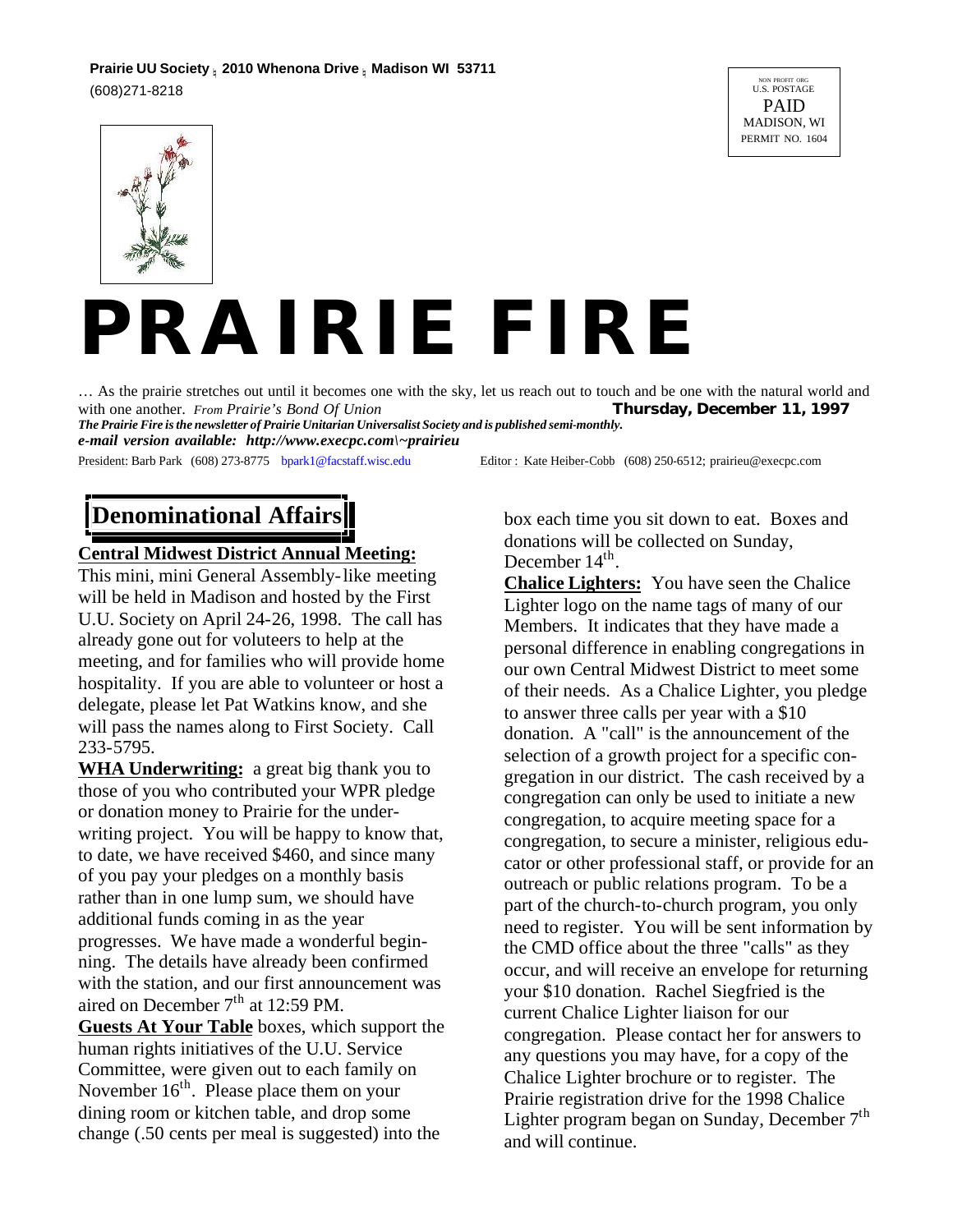## **Our Society**

#### **THANKS**

Thanks to all of you who have given emotional support and offers of help to my family and me since learning that I have advanced cancer. Thanks in particular to Rosemarie Lester and Warren Hagstrom, who have jointly taken over the responsibilities of program committee chair. Beyond that, we have no yet identified needs for help, but that day may come.

Mike Sheehy

#### **Christmas Carols and Holiday Brunch**

For some years now, we've had a relaxed morning of newspaper reading for that downtime service between the holidays. This year, let's try something else on December 28<sup>th</sup>. Bring your favorite Christmas carols or related music, instruments big and small (yes, Metje, spoons are invited…) and we'll have a holiday sing-along. The children are invited to tell about their Christmas celebrations, what they liked best, etc.. We'll finish early, say 10:45 AM, and then those who wish will gather for a nice holiday brunch at…?. Call me at 255-7039 by December  $21<sup>st</sup>$  with suggestions and I'll make reservations. Rosemarie Lester

#### **An Editorial from Pat Watkins**

Most Unitarians I have met pride themselves on being good citizens, and I might be inclined to wager that there is not one adult in our congregation who fails to vote, feeling that voting is a major responsibility of the good citizen. Membership in Prairie also entails that responsibility. Thus, it was a major disappointment that fewer than one-third of our membership turned out for the Parish meeting on November 16<sup>th</sup>. Our Parish meetings are democracy in action, a time during which every member of the Society has the opportunity to shape its near and long range future. But, very few of us seem to care. This past meeting was a extremely important one: your finance committee had worked long and hard to shape a budget which Prairie could live with for the next year. Some drastic cuts were made to that budget. Almost 50% was slashed from the money which is owed, and which we have always taken great pride in contributing as

our "fair" share, to the UUA. After making much ado over the past few months about our involvement, due to the 1997/98 USA Resolution on Interfaith Tolerance, in the Madison Urban Ministry, we were forced to eliminate our \$50 contribution; we also eliminated the planned \$50 membership in the UU United Nations Office. Attendees unanimously agreed, including this writer, that our other expenses took precedence over these items. But, it is sad that so few of us had a say in this. At one point during the budget discussion, two of our members had to leave for another appointment, and we were forced to stop the discussion, run out into the lobby and ask these two people to return just long enough to cast the vote; as their farewell was also a farewell to our quorum. If you are curious about the outcome of the By-law amendment, the explanation of which had taken up so much space in a recent Prairie Fire, it and any other Society business could not be conducted without a quorum, and thus had to be postponed until the April Parish Meeting. We urge you to participate in the business of the Society at that time.

#### **RE News**

December's Spirit Circle focused on the Sun and it's importance in a variety of mythological and religious traditions. December is the month of festivals of light in the Northern Hemisphere, which celebrate the lengthening of the day after the Winter Solstice.

The High School Class has been exploring the topic of conflict over the past several weeks. The 3,4,5 Class is thinking about the things in life they value, and the K,1,2 group is dealing with the issue of caring. The RE program goes on winter hiatus after Nifty Gifty; the first class of the New Year is January 4<sup>th</sup>, and will begin with a Spirit Circle led by Rick Ruecking. Happy New Year Everyone!

The RE Program raised \$49.40 for UNICEF this Fall. Thanks to everyone who participated.

<sub>ぐ</sub>estival of Ligh<sub>ts</sub>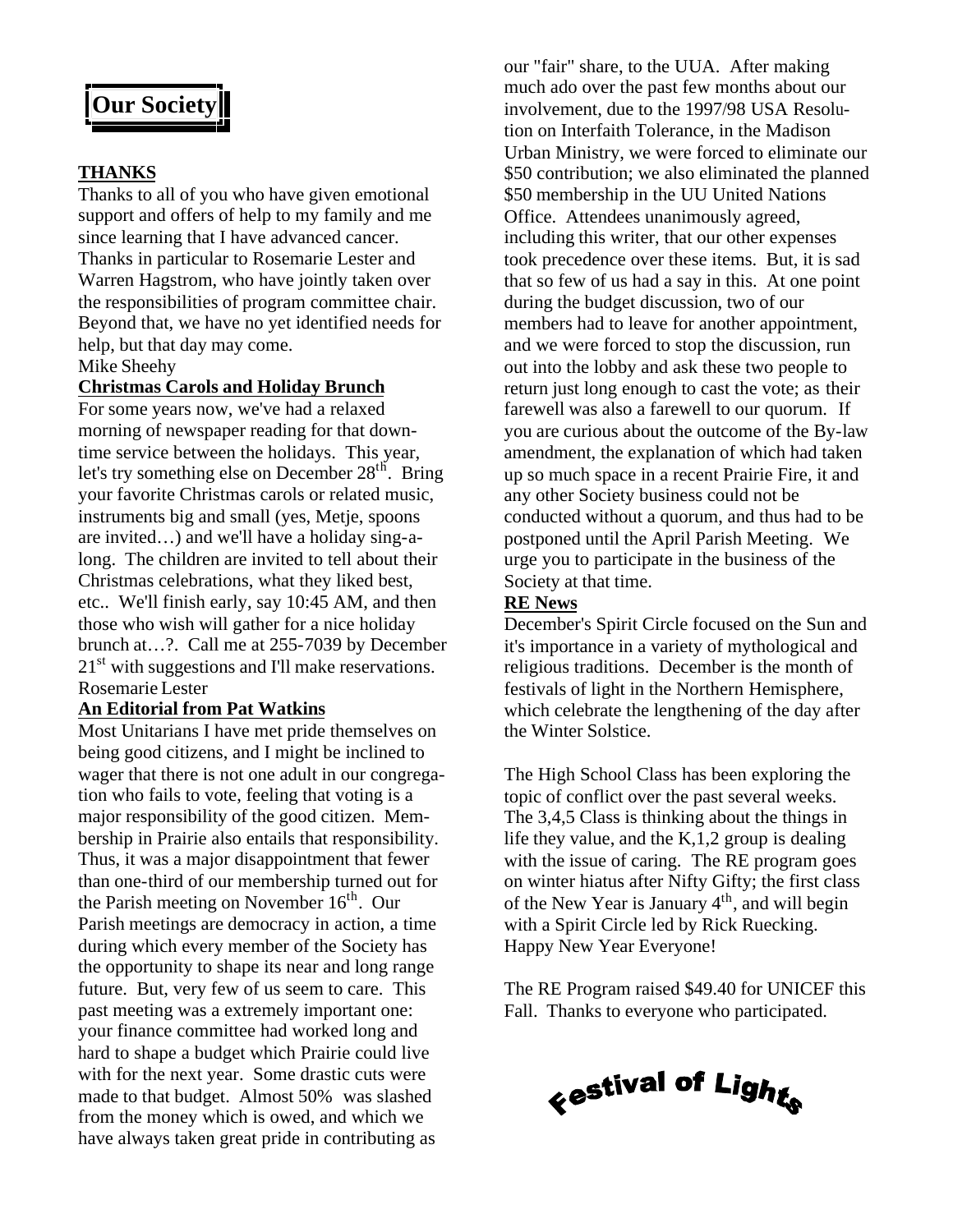#### **FOR HEAVEN'S SAKE**

(Musings after watching a "Biography" video of Carl Sagan)

I hope to go to heaven when I die. It's really not too far up in the sky. When I arrive I'll shout, "Praise the Lord!" And God will greet me, "George, welcome aboard!"

But watching the "Biography" video left me aghast.

Carl Sagan was intoning "The universe is vast.

The earth's galaxy has billions of stars.

And there are billions of galaxies far beyond Mars".

So where is heaven out there in the blue? Please let me know for I haven't a clue. Is it a trillion miles away, a billion year ride? Who'll be my navigator, who'll be my guide?

Will a band of angels be coming after me? Sweet chariot, will I hop a ride on thee? Or will an Apollo space ship transport my soul? And what if it disappears in a huge black hole?

Where in the cosmos will St. Peter be? Will he hand me a harp out in infinity? Way out in space a gazillion miles from here.

Will I meet my Creator? Gosh, but where?

-George Calden-

The tides flow out from the Inner Sea at Christmastime:

They find their way to many shores With gifts of remembrance, thoughts of love-- Though the world be weary and the days afraid The heart renews it's life and the mind takes hope.

 - Howard Thurman, an Afro-American, was dean of Boston University School of Theology in the first half of this century.

#### **Volunteer Schedule**

**December 14:** Greeting Visitors: **Need Volunteer** Coffee Set-up: **Need Volunteer** Coffee Clean-up: **Need Volunteers** Taping: Bob Park **December 21:** Greeting Visitors: **Need Volunteer** Coffee Set-up: **Need Volunteer** Coffee Clean-up: Jan Howe & Al Nettleton Taping: Bob Park

### **Photo Directory Shoot- Jan. 23rd & 24th**

Prairie is getting a new, color photo directory made and we hope you are pictured. On January 23 and 24, Prairie will host a photo shoot for friends and members. Our Society did this ten years ago with good results and the Olan Mills folks are back with an improved, computeraided, one visit process.

For having your portrait professionally taken, participants will receive a Prairie photo directory, a complementary 8 X 10" color portrait, and the opportunity to purchase additional photos. Our goal is to have over 90% participation and we are counting on you to make that happen.

On coming Sundays, we will be registering photo shoot times and asking for volunteers onsite and layout help. You may also call Rick Ruecking at 838-8540 to schedule times or get questions answered. The photo shoot will be Friday, Jan 23 from 3 - 9:30 PM and Saturday, Jan. 24 from 10 AM - 5 PM.

#### **Christmas Letters**

If you are in the habit of writing a Christmas letter to update family and friends on your life, maybe you would like to share that letter with Prairie friends also. There will be a folder on the back table where you can put your letter. And if you are reading this as a prodigal Prairie friend, think about mailing your Christmas letter to Prairie. We'd like to hear from you.

#### **Missing "Welcoming" T-shirt**

If anyone knows where a black XXL, welcoming t-shirt "Affirming the inherent worth and dignity of every person" is, please call Nancy